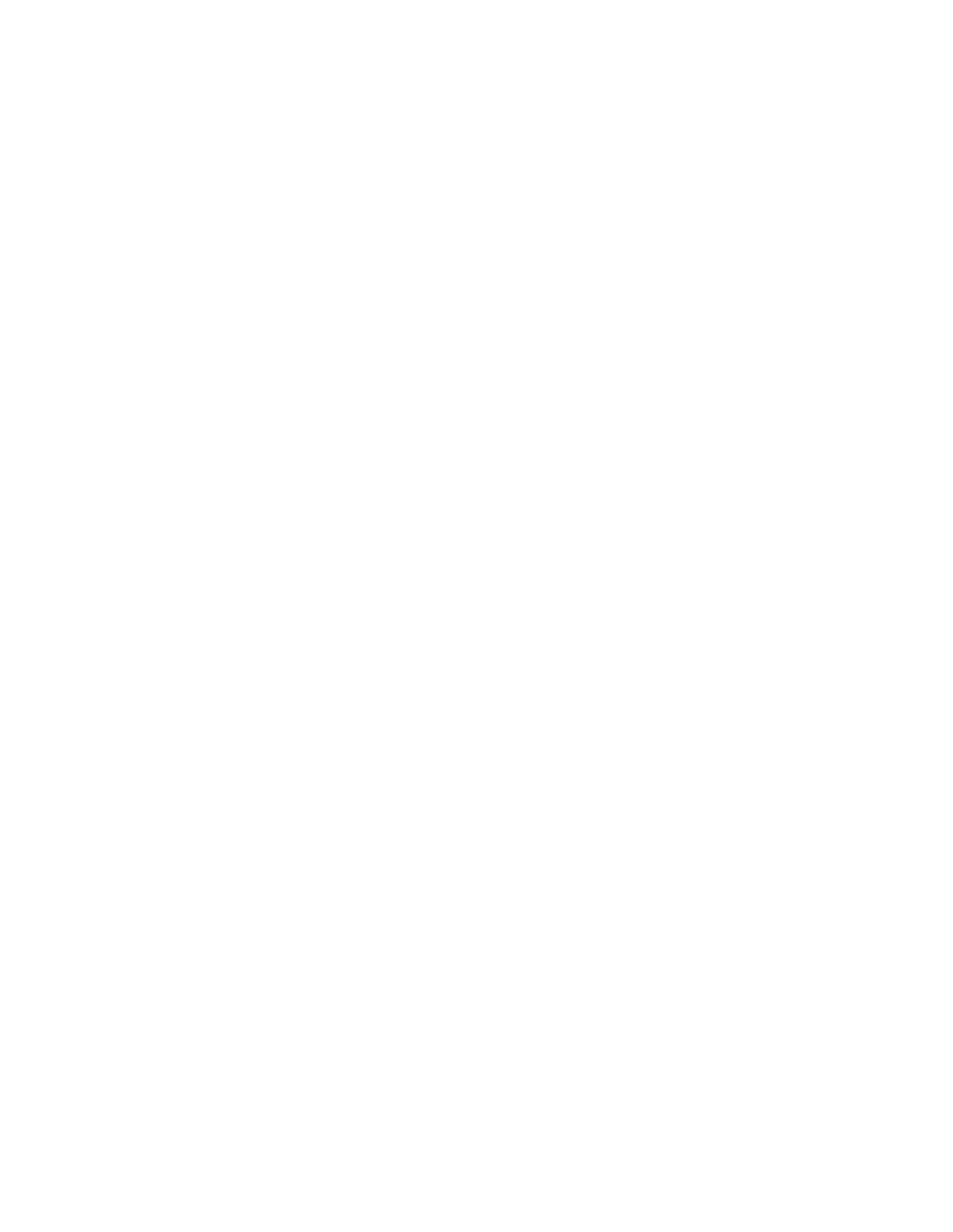## TABLE OF CONTENTS

|                   | LIST OF ILLUSTRATIONS                       | vi             |
|-------------------|---------------------------------------------|----------------|
| 1.0               | INTRODUCTION                                | 1              |
|                   | 1.1 The Workstation Environment             | 1              |
|                   | 1.2 Virtual Terminal Management             | $\sqrt{2}$     |
|                   | 1.3 The Scope                               | $\overline{3}$ |
|                   | 1.4 Related Work                            | $\overline{4}$ |
| 2.0               | THE VTM MODEL                               | 5              |
|                   | 2.1 The VTM Model Components                | 7              |
|                   | 2.2 The Virtual Terminal Model              | 10             |
|                   | 2.2.1 Virtual Terminal Connectivity         | 11             |
|                   | 2.2.2 Virtual Terminal Organization         | 11             |
|                   | 2.2.2.1 The Virtual Keys                    | 12             |
|                   | 2.2.2.2 The Virtual Controller              | 12             |
|                   | 2.2.2.3 The Virtual Display                 | 12             |
|                   | 2.2.3 Virtual Terminal Architecture         | 13             |
|                   | 2.2.3.1 Communication Variables             | 13             |
|                   | 2.2.3.2 Virtual Display with File Extension | 13             |
|                   | 2.2.3.3 Virtual Display Windows             | 14             |
|                   | 2.3 The Workstation Model                   | 17             |
|                   | 2.3.1 The Adaptation Unit                   | 17             |
|                   | 2.3.2 The Executive                         | 18             |
| <b>REFERENCES</b> |                                             |                |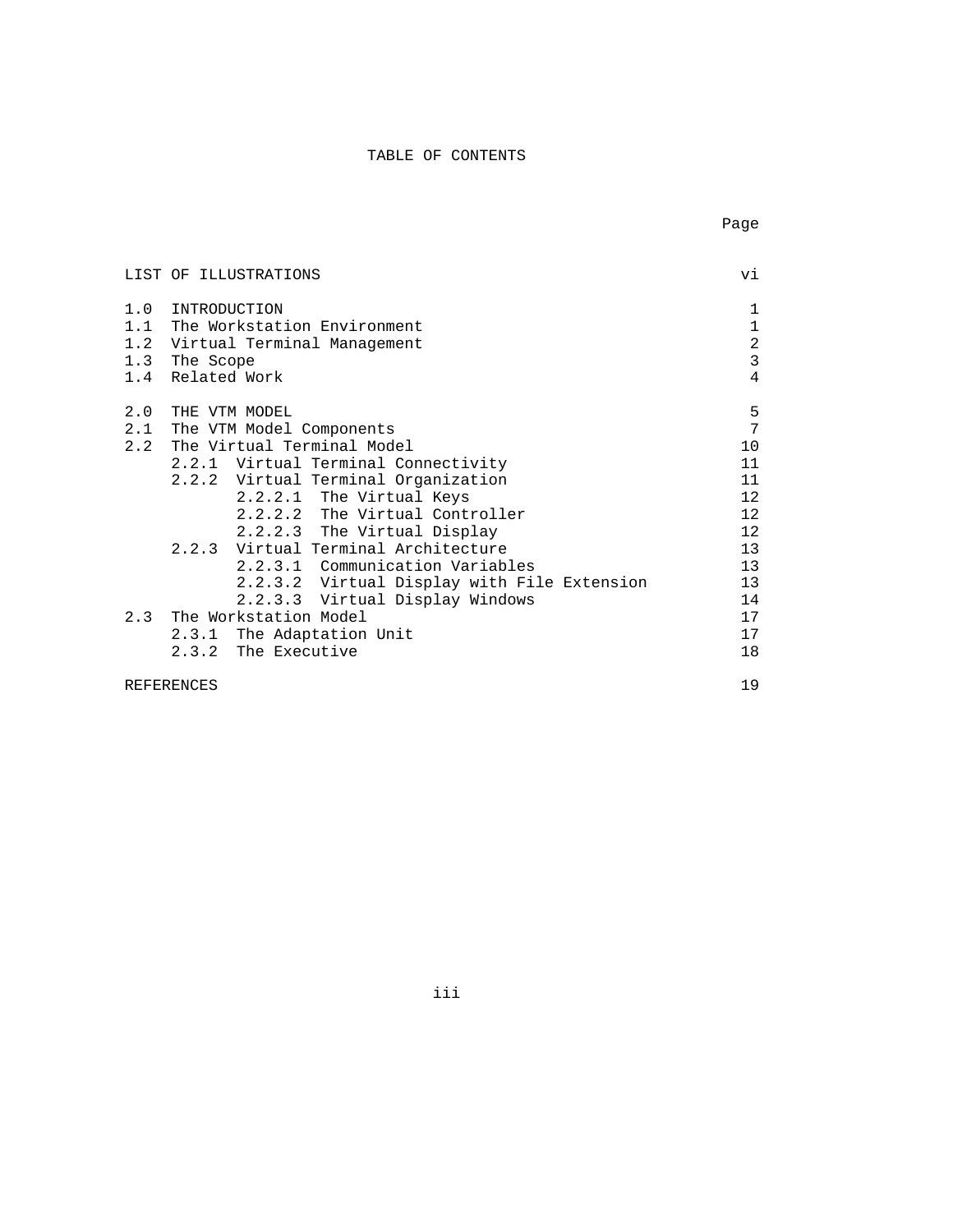### nd a bhainn an chuid ann an t-ainm an chuid ann an t-ainm an chuid ann an t-ainm an chuid ann an t-ainm an chu

# Figure Number

| 2.1 | The Virtual Terminal Model           |    |
|-----|--------------------------------------|----|
| 2.2 | The Workstation Model                |    |
| 2.3 | VT 0 (expanded from previous figure) |    |
| 2.4 | The Domains                          | 14 |

v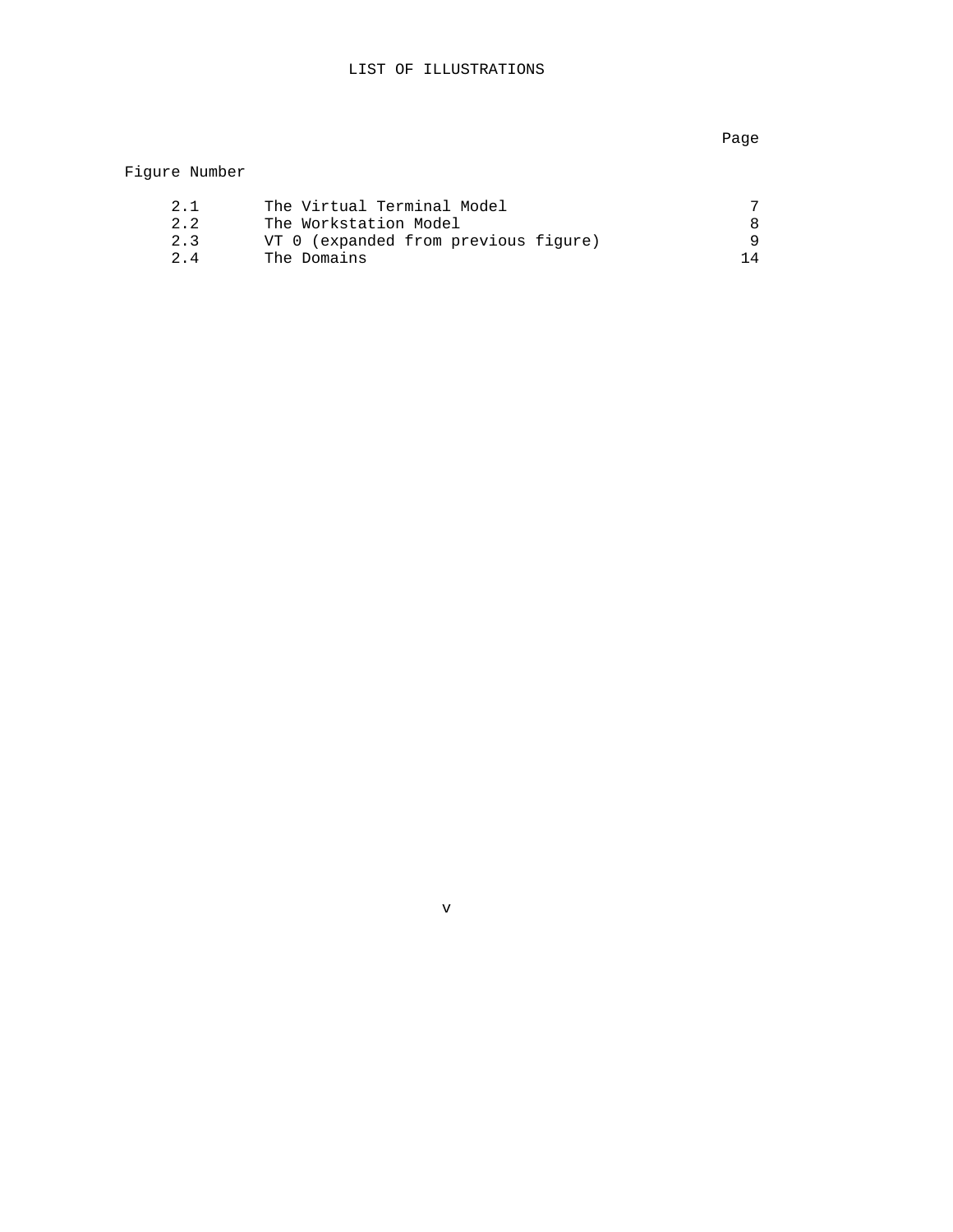#### 1.0 INTRODUCTION

 Recent advances in micro-electronics have brought us to the age of the inexpensive, yet powerful, microprocessor. Closely resembling the advances of the 1960's which brought about the transition from batch processing to time-sharing, this technological trend suggests the birth of decentralized architectures where the processing power is shifted closer to the user in the form of intelligent personal workstations. The virtual terminal model described in this document caters to this anticipated personal computing environment.

#### 1.1 The Workstation Environment

 A personal workstation is a computing engine which consists of hardware and software dedicated to serve a single user. As part of its architecture, the workstation can invoke the resources of other, physically separate components, effectively extending this personal environment well beyond the bounds of the single workstation.

 In this personal environment, processing resources previously shared among multiple users now become dedicated to a single one, with a large part of these resources summoned to provide an effective human-machine interface. As a consequence, modalities of input and output that were unfeasible under the time-shared regime now become a part of a conversational language between user and workstation. Due to the availability of processing cycles, and the closeness of the user devices to these cycles, the workstation can support interactive devices, and dialogue modes using these devices, which could not be afforded before.

 The workstation can provide the user with the mechanisms to conduct several concurrent conversations with user-agents located elsewhere in the global architecture. One such mechanism is the partitioning of the workstation physical display into multiple logical displays, with one or more of these logical displays providing a dedicated workspace between user and agent.

 The nature of the conversations on these logical displays need not be limited to conventional alphanumeric input and output. Conversations using input tools such as positioning and pointing devices (e.g., mouse, tablet, and such), and using high-resolution graphics objects for output (e.g., line drawings, raster blocks and images, possibly intermixed with text) should be possible on one or more of these screens.

 Moreover, as long as the technological trend continues in its predicted path, one can postulate a workstation which could support by the mid 1980's multi-media conversations using voice and video,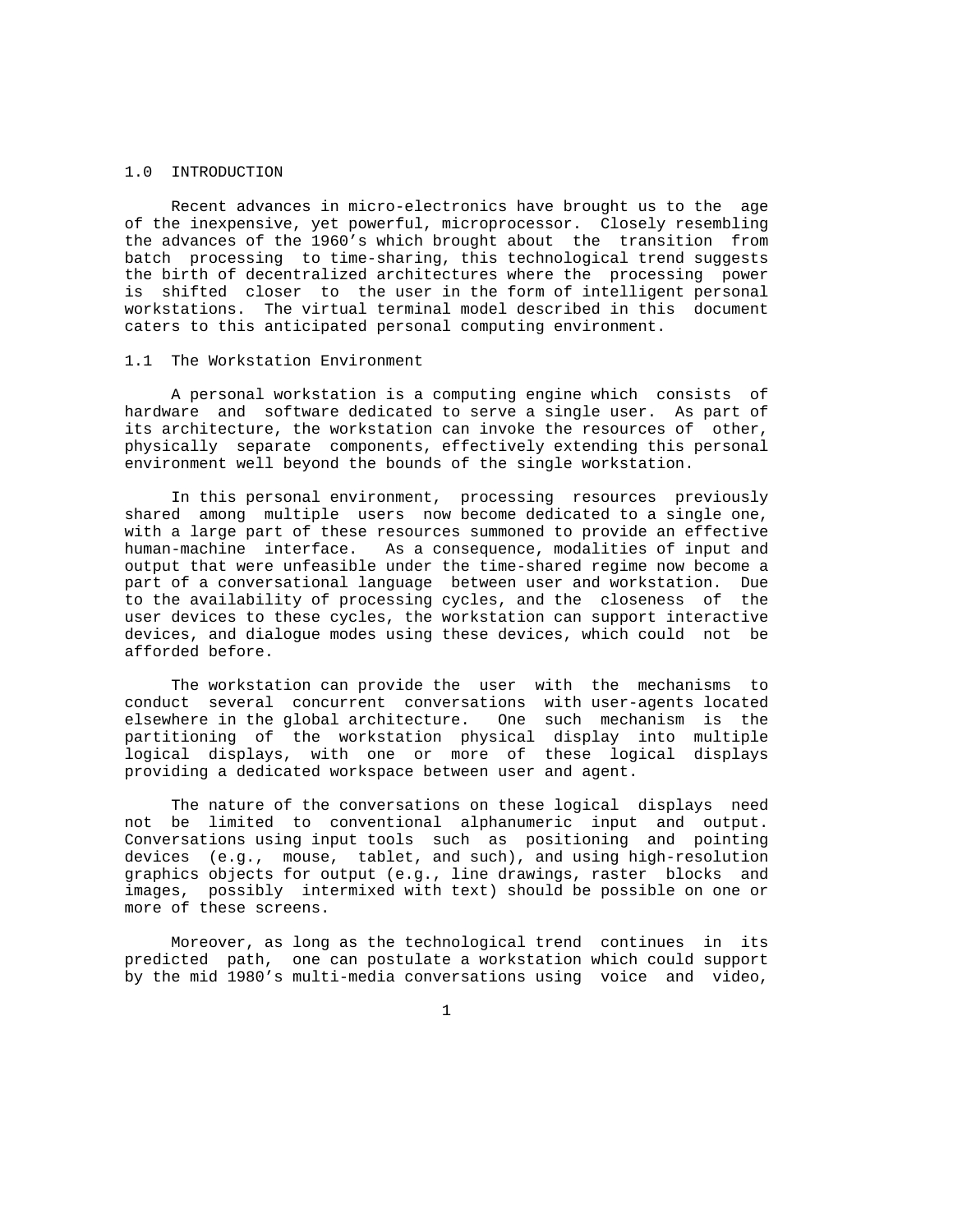synchronized with text and graphics. At present, multi-media information management (i.e., acquisition, processing, and dissemination) is an active research area, but eventually it will become an engineering problem which, when solved, will add a new dimension to already feasible modes of interaction between user and workstation.

### 1.2 Virtual Terminal Management

 All virtual terminal protocols (VTPs) provide a vehicle for device-independent, bi-directional, 8-bit byte oriented communications between two VTP users. Most Vo so by invoking a device abstraction of real terminals, called a virtual terminal.

 As with a real device, a virtual terminal has a well-defined architecture with its own character sets and functions. A VTP uses the architectural features of the virtual terminal to provide a common language, an intermediate representation, between its two communicating entities. However a VTP user does not communicate directly with this virtual terminal. A function of a VTP is the local mapping between the site-specific order codes and the virtual terminal domain, thus allowing this adaptation to be transparent to the VTP users.

 The model of a personal workstation as a dedicated device with considerable resources affects the way we conceptualize the architecture of virtual terminals, both in breadth and depth of function. It also affects the way we view the virtual terminal visa-vis its local correspondents, the personal workstations, and its remote correspondents, the other virtual terminals.

 This document presents a radical view of virtual terminals as resource sharing devices. The classical concept of a virtual terminal as a two-way device with a limited architecture has been dismissed. Instead, we view a virtual terminal as an n-way device with multiple correspondents sharing access to its virtual "keyboard" and "display." In this model, a virtual terminal has two kinds of correspondents: adaptation units, and other virtual terminals. The adaptation units serve as interface agents between the virtual terminal and its users, providing the step transformation between the user-specific order codes and the virtual terminal interface language. In turn, the other virtual terminals are cooperating co-equals of the virtual terminal, interacting with it to maintain global control and data store synchrony. Resembling the administrator of a local copy of a distributed data base, the virtual terminal interacts with the other virtual terminals (the remote data base managers) and with the local adaptation units (the data base transformers) to provide read, write, and modify access to its local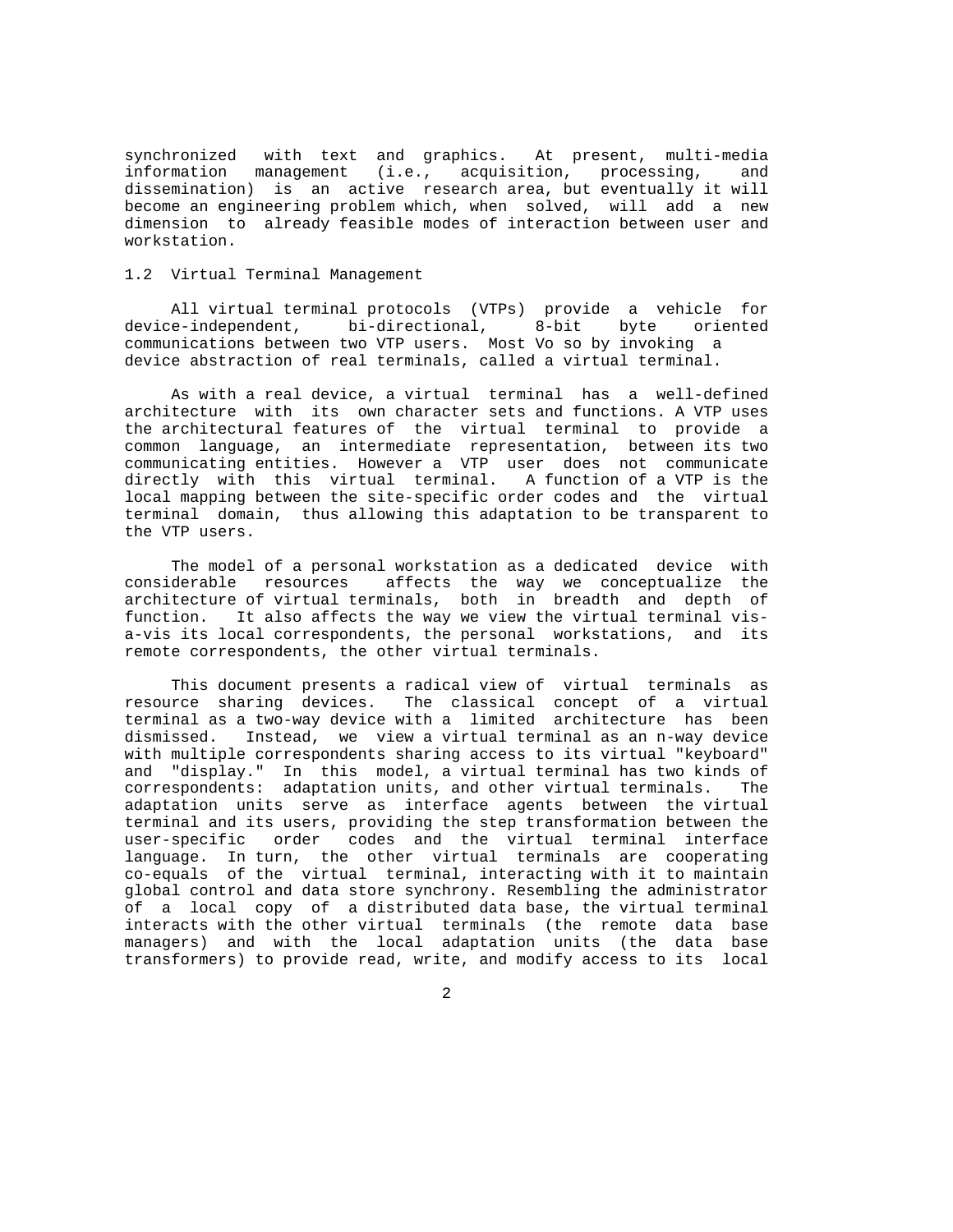data store (the local copy of the distributed data base), while providing concurrency control to maintain a "single user view" when so desired.

 To communicate with its correspondents, a virtual terminal uses two virtual languages. In the case where the correspondent is another virtual terminal, it uses the language of the virtual terminal protocol; in the case where the correspondent is an adaptation unit, it uses an interface language closer to the physical architecture of the end-user, but a virtual language nevertheless.

 In essence, the virtual terminal has become a device in its own right, free from a single physical realization and also dedicated ownership. As a result, a single workstation not only may request any number of virtual terminals, but a number of workstations may share -- and interact with -- a particular virtual terminal.

 The functional breadth of virtual terminals has been augmented by the concept of virtual terminal classes. Each class is an abstraction of a particular device architecture. There are stream, line, logical page, physical page, and graphics virtual terminals, all made up of: a class-constrained data structure and its attendant operations (the virtual display); a general controlling element (the virtual controller); and an input selector (the virtual keys).

 Finally, the functional depth of the virtual terminal has been extended by architectural features previously unavailable. The virtual terminal becomes a multi-user device with a non-volatile virtual display available for selective viewing. These concepts are discussed is some detail in the chapter that follows.

### 1.3 The Scope

 An overview of the virtual terminal model and the management of communicating virtual terminals is presented. A detailed design description of the data structures and accompanying addressing functions has been completed. The operations and control mechanisms are less complete. Before the design is solidified, an initial mimimal implementation will be made to validate the model.

 This document represents work in progress; current international interest in virtual terminal protocols has motivated us to submit this as an example of mechanisms that a virtual terminal should support. The model provides a framework for supporting device and processing capabilities not yet commonly available. A virtual terminal protocol standardization effort may not want to include all the mechanisms that are described here, but it is our contention that one should not preclude these extensions for the future.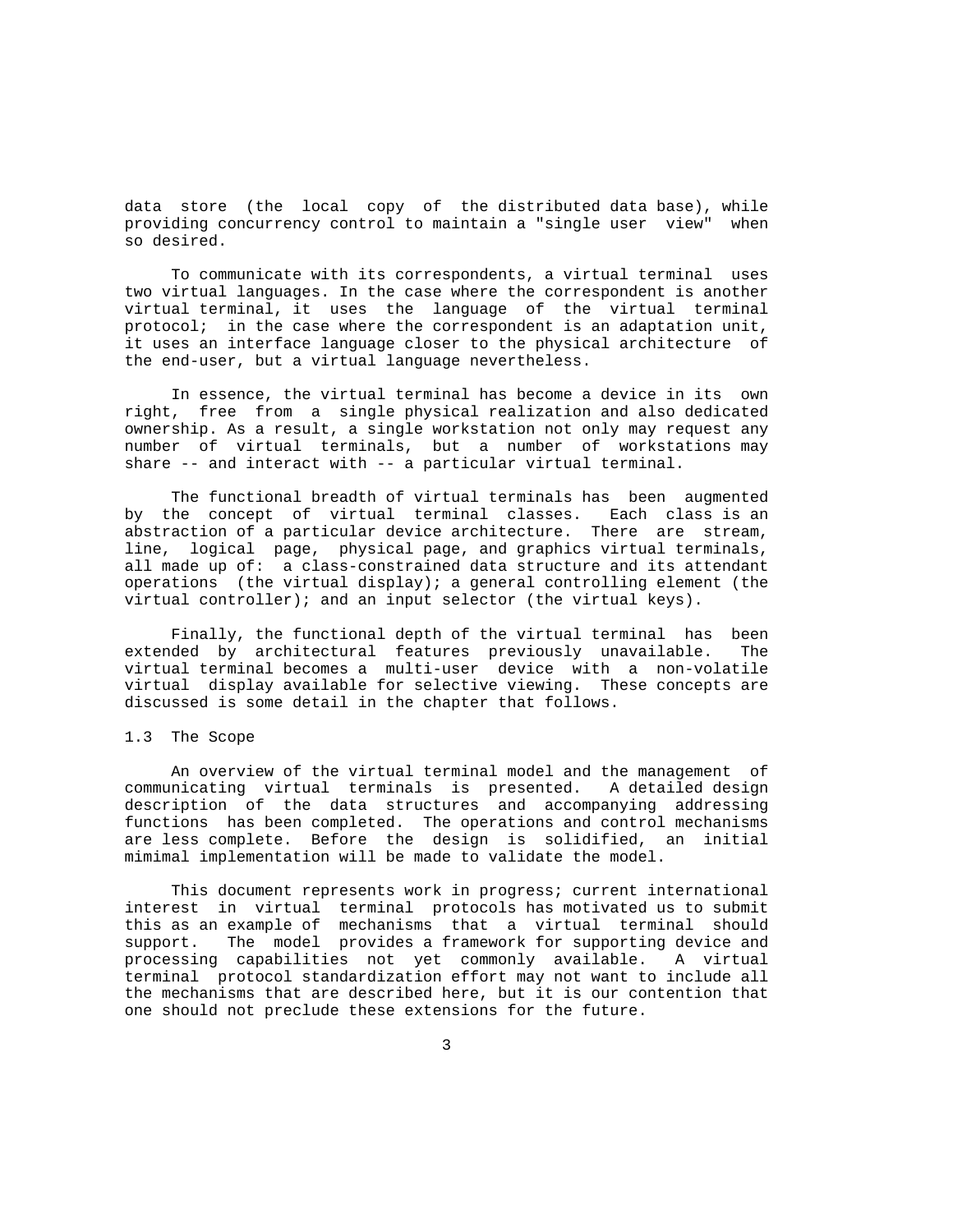## 1.4 Related Work

 The concepts presented in this document are the offspring of previous work in the area of personal computing, and of user interfaces to (distributed) systems. The bibliography at the end of the document collects this material. In particular, we want to acknowledge the work done at the University of Rochester on virtual terminals,(6) work which has influenced to a large degree how we view user interfaces through a display.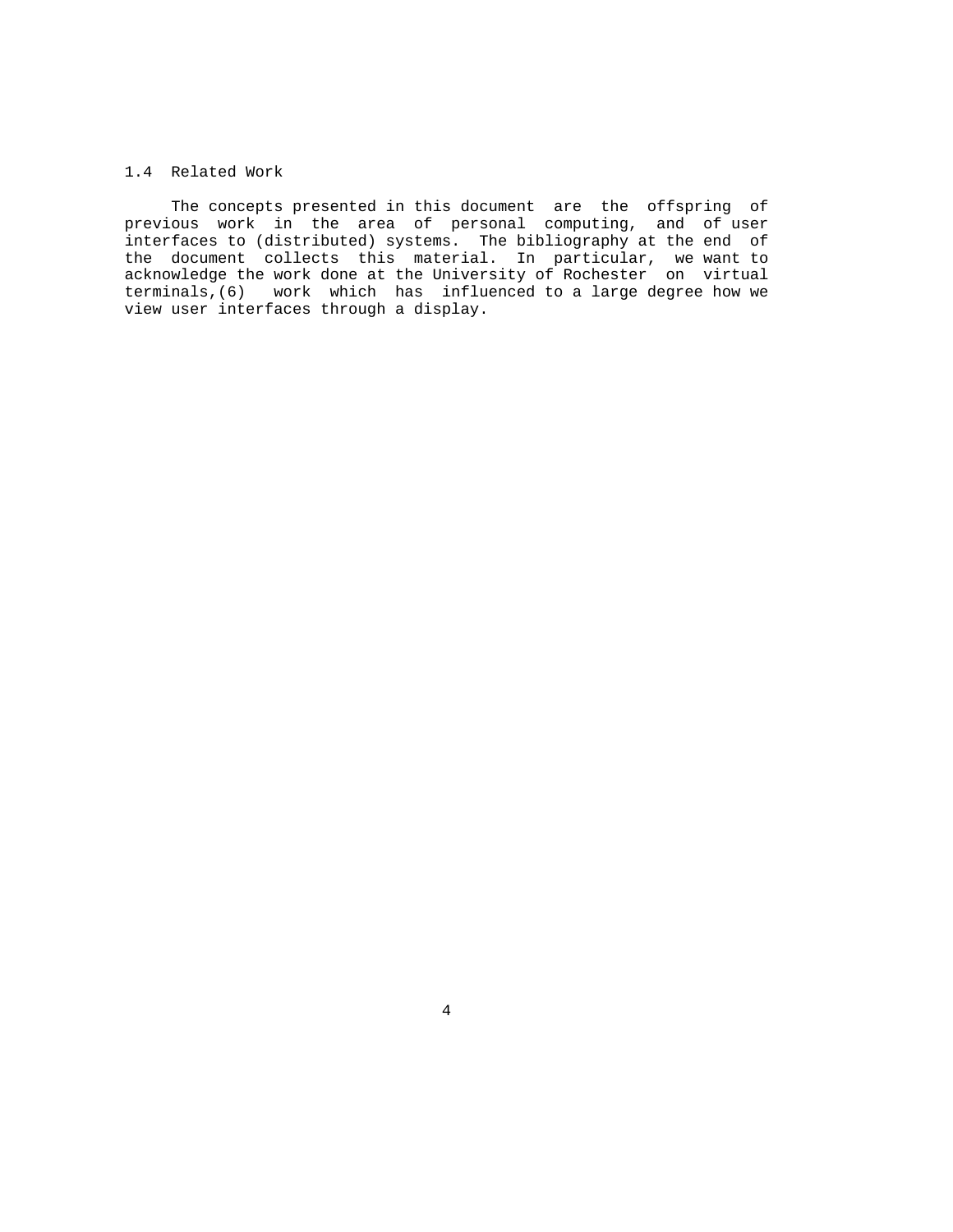#### 2.0 THE VTM MODEL

 This section describes a virtual terminal management (VTM) model whose architecture not only derives from a quest for deviceindependent, terminal-oriented communications, but more importantly from a desire to provide effective human-machine interfaces.

 The VTM architecture is a multi-user structure which spans several building blocks. The underlying foundation to this structure is provided by the cooperating virtual terminals. Under the VTM model, these cooperating virtual terminals are viewed as device abstractions, all with a common architecture, exchanging virtual terminal protocol items to update each other's view of the world. Resting on this foundation lie the adaptation units. Associated with a single end-user, an adaptation unit provides the step transformation between user and virtual domains. In a sense the adaptation unit is also a virtual terminal, although one which is much closer to the architecture of the end-user. Finally, on top of this supporting structure are the end-users, the application and human processes, all interacting towards a common goal.

 Before embarking on a description of the VTM model components, we present the set of capabilities the VTM model provides its endusers, either human or application. After all, the motivation for the model and its underlying concepts stems from our desire to provide productive user environments.

HUMAN <---> WORKSTATION

Multiplexing the workstation physical display both in time and space.

 The workstation assigns to each user conversation a logical terminal with a well-distinguished logical display. Under the user control, the workstation maps these logical displays on non-overlapping areas of the physical display, providing a dedicated workspace between user and correspondents. Limited only by the area of the display, many logical displays could be mapped at one time, each providing display updates when so required. Since the area of the display is a scarce resource, not all logical displays need be mapped at the same time. Therefore, the workstation may roll-out and roll-in selected displays under the user control, thereby also multiplexing the physical display in time.

o Multiplexing the workstation input devices in time.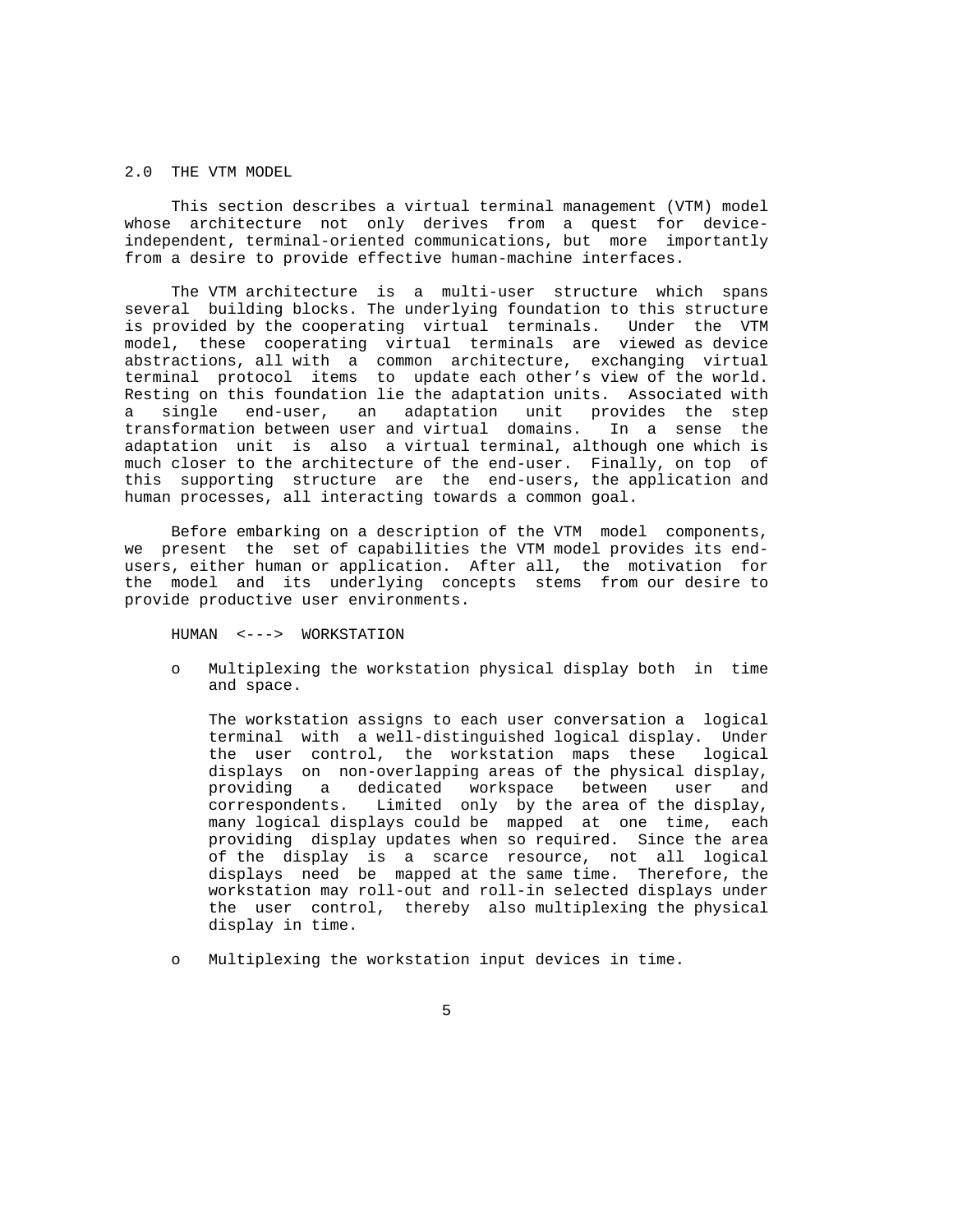The input devices always map to a single user conversation (i.e., a single logical terminal). However, the user can select a new logical terminal by some well-defined interaction (e.g., depressing a function key, using a pointing device, and such), effectively switching the ownership of the input tools.

o Concurrent multi-mode use of the workstation.

 The capabilities of the workstation limit the scope and character of the individual conversations. If the workstation supports rubout processing (i.e., erase operations on lines and characters), then the logical terminals can be independent, scrolling "terminals," some page-oriented, others line-oriented. If the architecture of the workstation supports graphics objects as primitive objects then so can the individual logical terminals. As a consequence, while some logical terminal displays may be dedicated to alphanumeric output, others may include raster graphics and imaging data together with positioned text.

 o The sharing of a single logical terminal among several users.

 Several end-users may link to a single logical terminal. All linked parties are viewed by the shared "device" as both input sources and output sinks. As a consequence this device sharing need not be limited only to the sharing of device output. In general, each linked party may have full read and write access to the logical terminal, if it so desires.

o Selective viewing on a logical terminal display.

 In the user's view, a logical terminal display is a user specified window on a potentially larger structure, the "device" display. This window provides the "peephole" through which the device display is viewed. The portion of the device display mapped on this window is not limited to its "present contents." Under the user control, the workstation may invoke the viewing of past activity on a logical terminal display when the device display is I/O file-extended. Since the window mechanism is an integral part of the device architecture, it is available on all logical terminal displays. Furthermore, the viewing of past activity does not affect others sharing access to the device.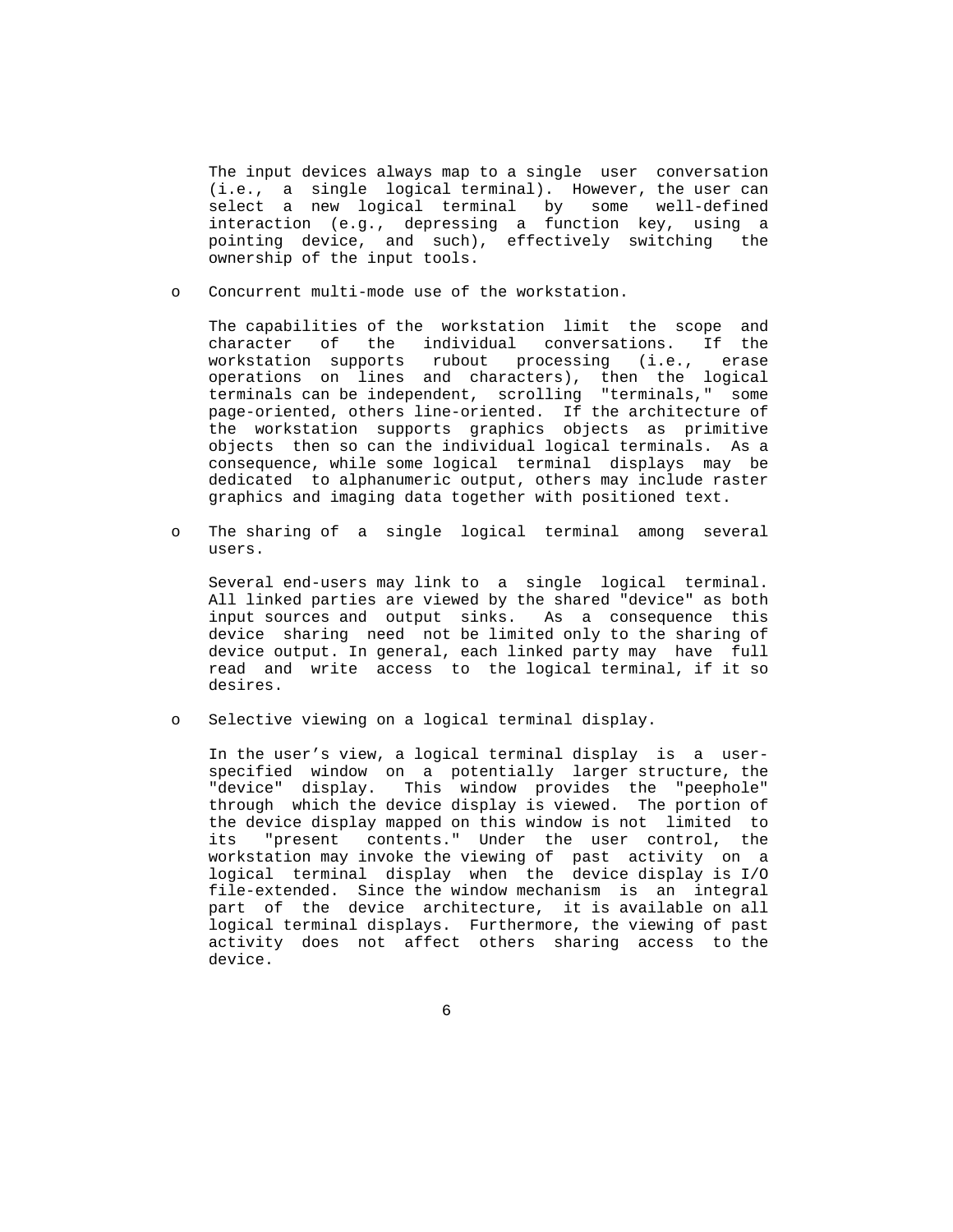o Discarding, suspending, and resuming the output of a logical terminal always under user control.

 As part of the user interface, the workstation provides simple "keys" through which the user controls the output on a logical terminal display. These workstation "keys" need not be physical keys, but could be other input tools used for this purpose (e.g., analog dials, hit-sensitive areas on the physical display, and such). In any event, through the auspices of the workstation, the user's control requests translate into the proper commands to the "device" associated with the logical terminal.

APPLICATION <---> ADAPTATION UNIT

o A logical view of real devices.

 For each real terminal architecture, one canonical representation: a logical device.

 o For a particular logical device, several possible interaction paradigms.

 Some logical devices are intrinsically half-duplex (e.g., a page-oriented logical device), some are full-duplex (e.g., communicating processes using a stream-oriented logical device), and some may be either half or full-duplex (e.g., a line-oriented logical device). Some full-duplex logical devices can provide no echoing, remote echoing, or local echoing. Those that interface with applications that support command completion (e.g., command-line interpreters) can shift the locus of echoing as a function of a dynamic break character set.

o One application communicating with several logical devices.

 As part of an application's model of interaction, an application may "own" several logical devices. For example, an editor could use a line-oriented logical device to gather top-level commands, and a page-oriented logical device to provide editing workspace.

### 2.1 The VTM Model Components

 The virtual terminal management model consists of two major components: the virtual terminal model, and the workstation model (see Figures 2.1, 2.2, and 2.3 respectively).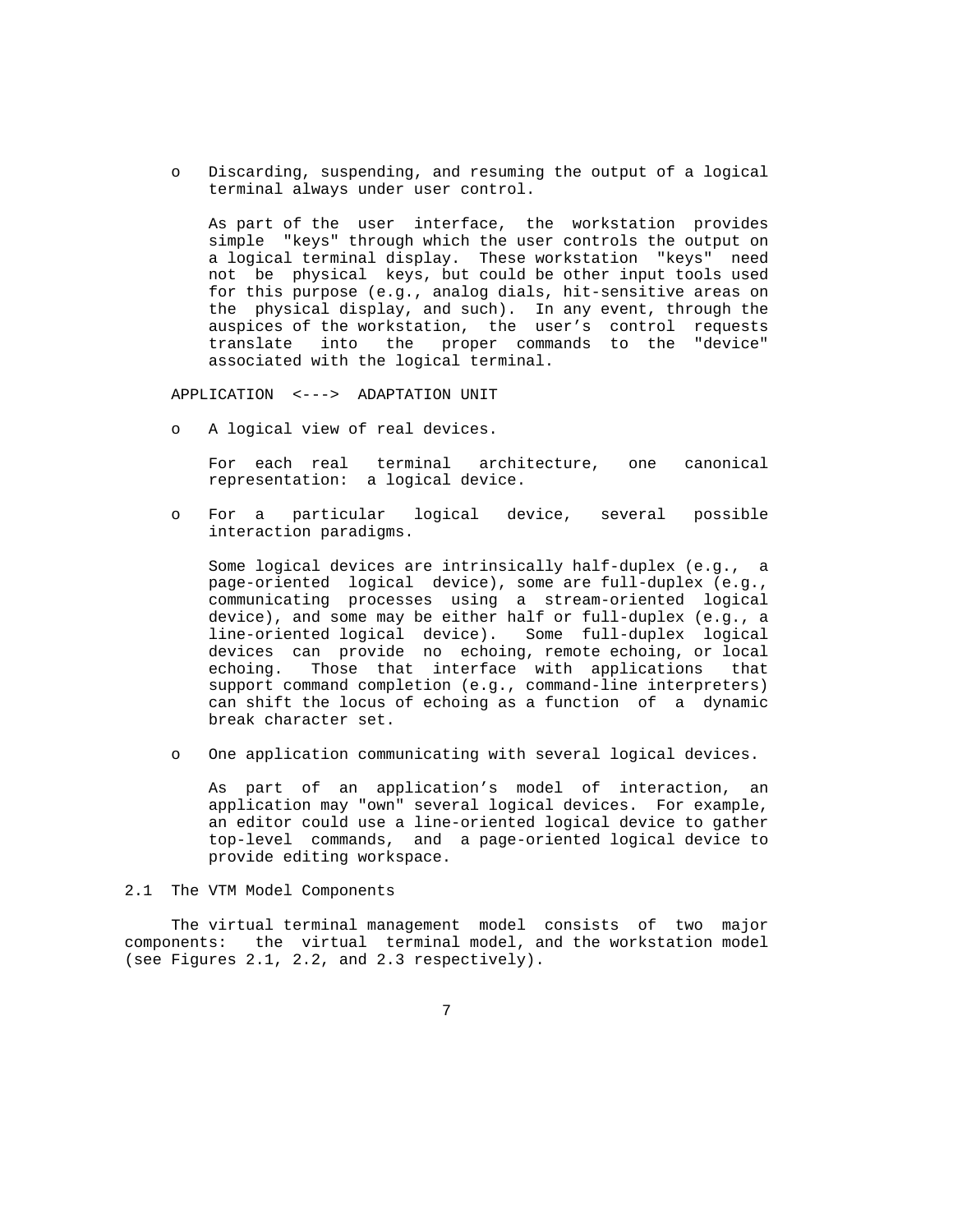

VT = VIRTUAL TERMINAL AU = ADAPTATION UNIT

FIGURE 2.1 - THE VIRTUAL TERMINAL MODEL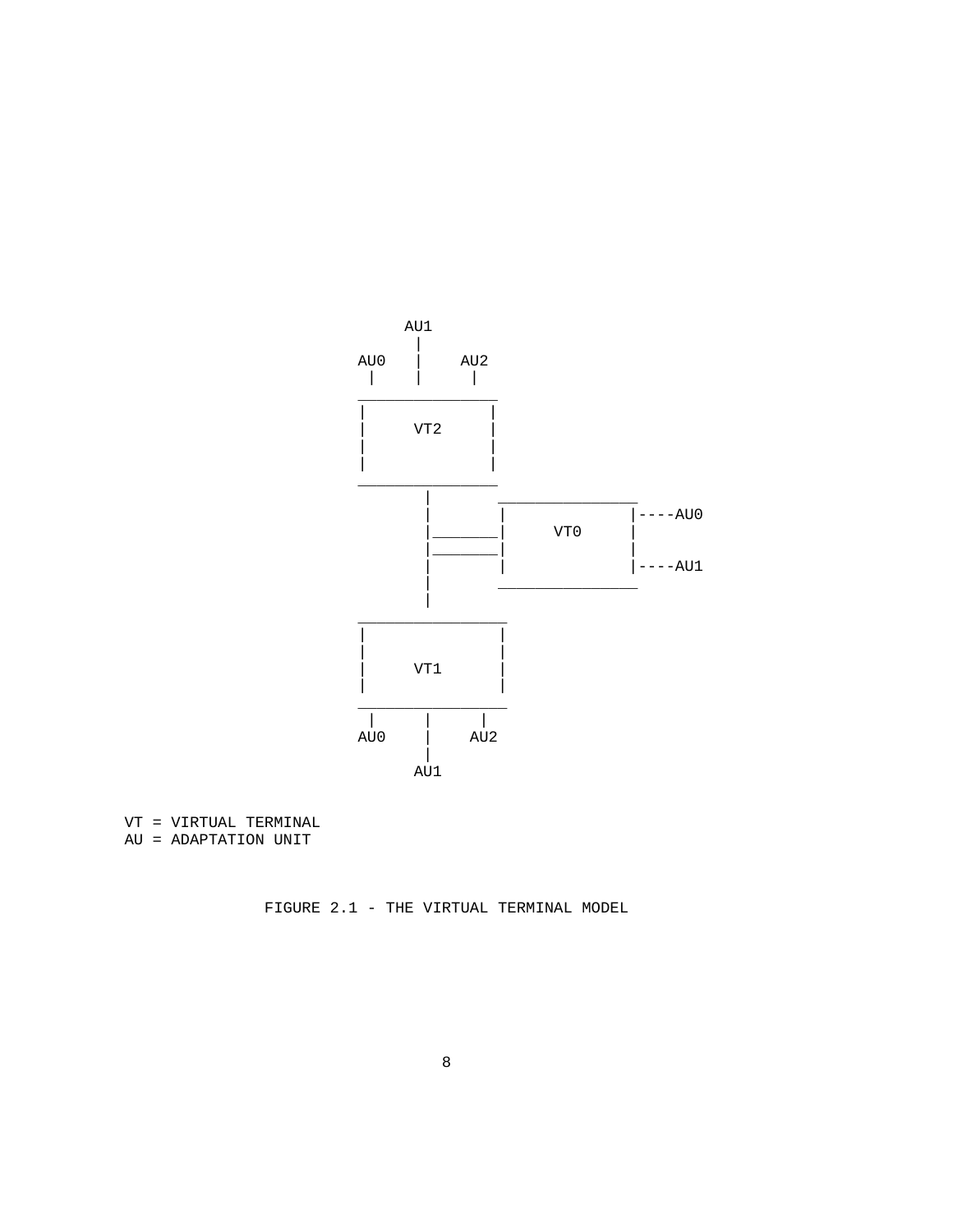

FIGURE 2.2 -- VT0 (expanded from previous figure)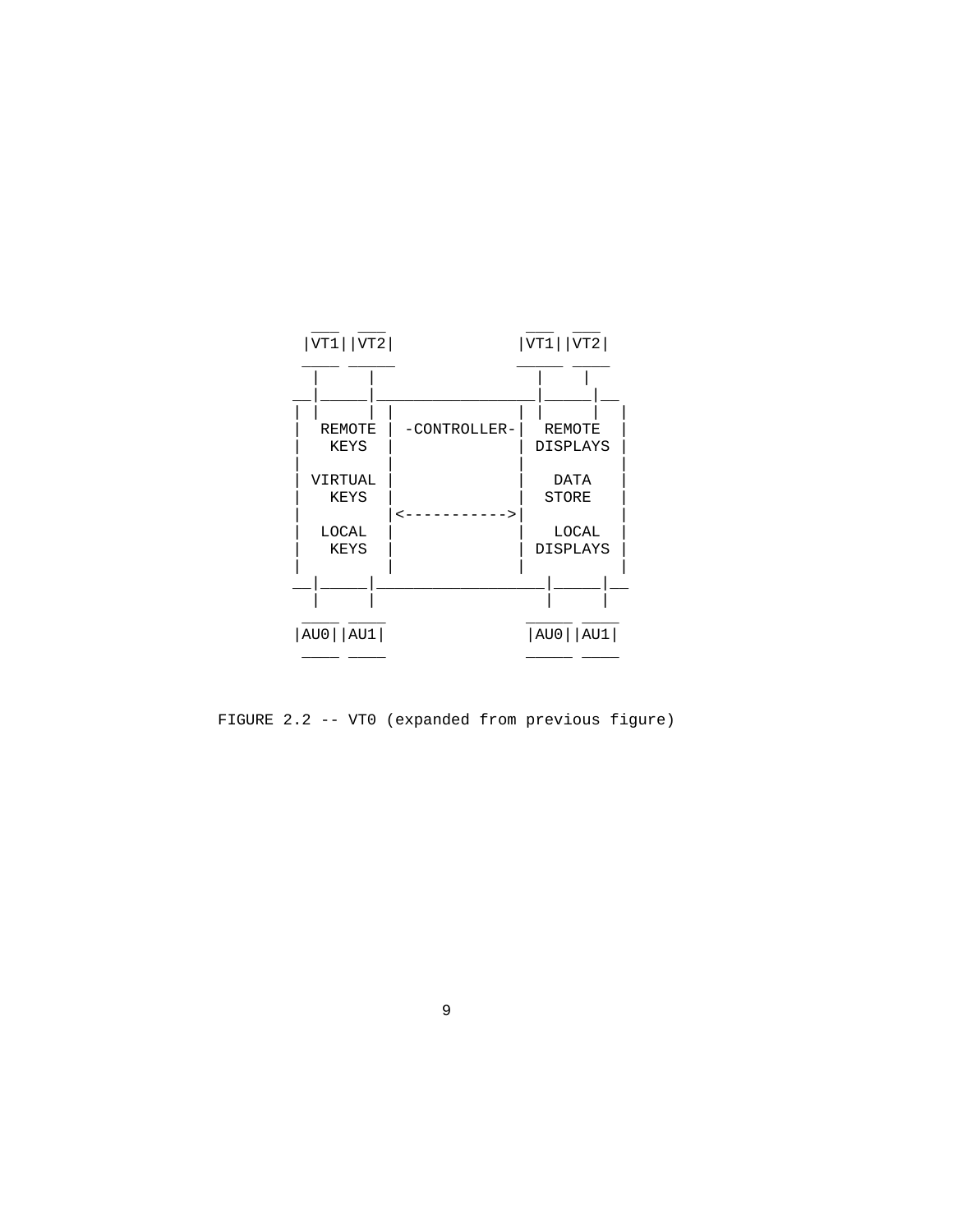

FIGURE 2.3 - THE WORKSTATION MODEL

The first component embodies the canonical device, while the second component includes the adaptation unit and its associated environment. Each component will be described in turn below.

## 2.2 The Virtual Terminal Model

 The objective of virtual terminal protocols is to provide the users of the service with a common, logical view of terminals. The common user view is attained through a standard, protocol-wide representation of a canonical terminal, the virtual terminal. This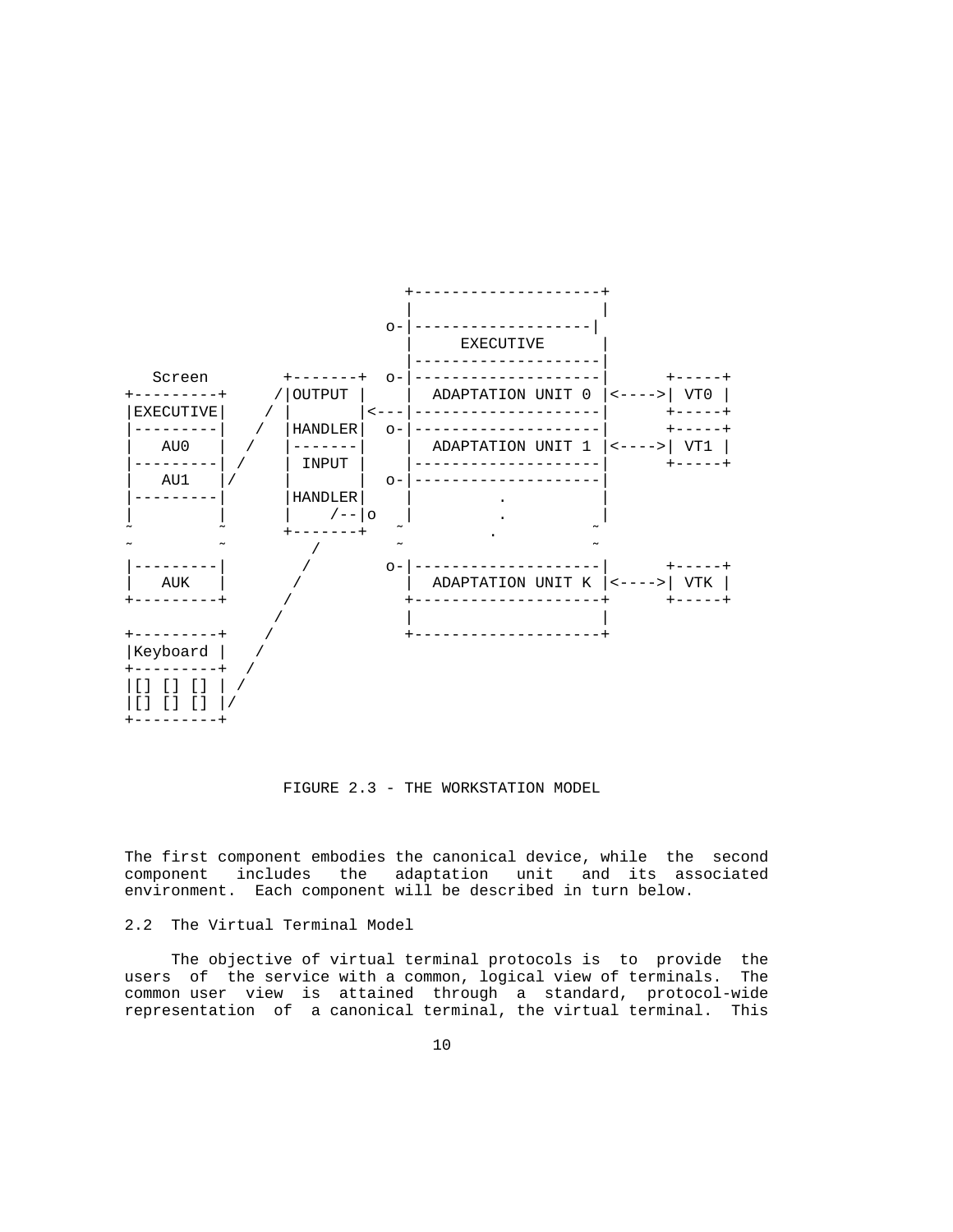permits the exchanges between users of the protocol to be free of device-specific encodings.

 The design postulates an integrated virtual terminal model which extends the nature and scope of this canonical device in several important ways. The major aspects of the model, its connectivity, its organization, and its architecture are described below.

2.2.1 Virtual Terminal Connectivity

 Most virtual terminal protocols only cater to two-way dialogues in which a single virtual terminal terminates each end of the communication path.

 We define the virtual terminal as a n-way device where one or more of the correspondents to this device are local users of the service, and the remaining correspondents (if any) are peer virtual terminals. Each correspondent to the virtual terminal has its own bi-directional path to produce virtual input to, and receive virtual output from, the virtual terminal. This bi-directional path provides the vehicle for a virtual terminal session between user and virtual terminal. Globally, the cooperating virtual terminals and these bidirectional paths span a dendritic (tree-like) topology.

 It is important to note that we have decoupled the virtual terminal from its physical realization, a single real terminal. Indeed, a virtual terminal does not map necessarily to just one real device, but possibly to many real devices.

 The virtual terminal is viewed ultimately as a well-defined data structure which provides its correspondents with a non-dedicated virtual terminal service. And these correspondents may have read only, write only, or read/write access rights to this data structure.

2.2.2 Virtual Terminal Organization

 The virtual terminal is an abstraction; its organization, the building blocks which make up the virtual terminal, is the result of a feature extraction of the real terminal that it is tailored to support.

 We have conceptualized the virtual terminal as a meta-terminal (i.e., the terminal of terminals). The meta-terminal is composed of three well-distinguished building blocks: virtual keys, a virtual controller, and a virtual display.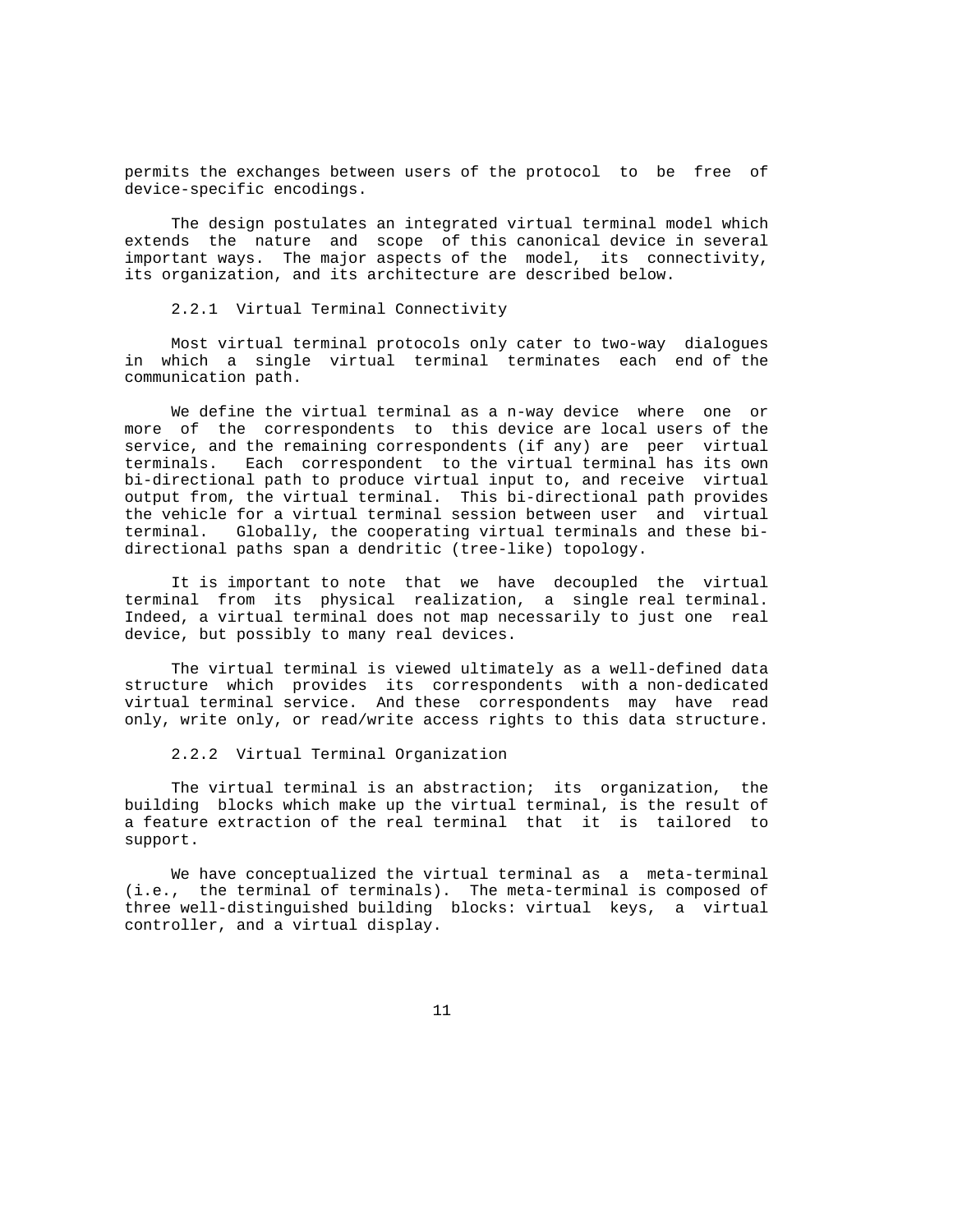2.2.2.1 The Virtual Keys. The analog of the virtual keys is the physical keyboard of real terminals. However, while the keys of a physical terminal are controlled by a single manual process, these virtual keys can be activated by multiple, concurrent entities (the virtual terminal correspondents). Each correspondent of the virtual terminal, be it a user of the service or a peer virtual terminal, has its input stream to the meta-terminal terminated at the virtual keys. The virtual keys provide the control of access of input streams to the meta-terminal.

 2.2.2.2 The Virtual Controller. The virtual controller provides virtual terminal session management. It manages the establishment and termination of a virtual terminal session with a correspondent; supports the possible negotiation and renegotiation of the session attributes; and enables the deactivation and later activation of the session. The virtual controller also provides virtual terminal signalling control by managing the out-of-band signals addressed to the virtual terminal.

 2.2.2.3 The Virtual Display. The virtual display is the dynamic component in the meta-terminal organization. For each class of real device (e.g. stream, line, page, or graphics-oriented devices) there is a corresponding virtual terminal class. The organization of the virtual terminal data structure is classspecific. A virtual terminal models a particular terminal class when it is 'fitted' with the proper data structure manager or virtual display. This binding need not be static (e.g., a line-class specialist, and so forth), but could be result of decisions made at "run-time" by applying the principle of negotiated options.

 The virtual display manages the data structure associated with the meta-terminal and performs operations on the control and data elements of the structure. As a direct consequence of these operations on the meta-terminal data structure, the virtual display may generate display updates to one, some, or all of the correspondents. All virtual terminal output streams originate at the virtual display.

 Different virtual terminal classes are spawned by different "kinds" of virtual displays, and this is realized in one of two ways. For character-oriented virtual devices, it is possible to use a single, wide-scoped virtual display with a character-oriented data structure by constraining it to conform to the model of the device class (e.g., line-oriented devices must be constrained to line-access rules). For non character-oriented virtual devices (e.g., graphics devices), an altogether different virtual display must be used with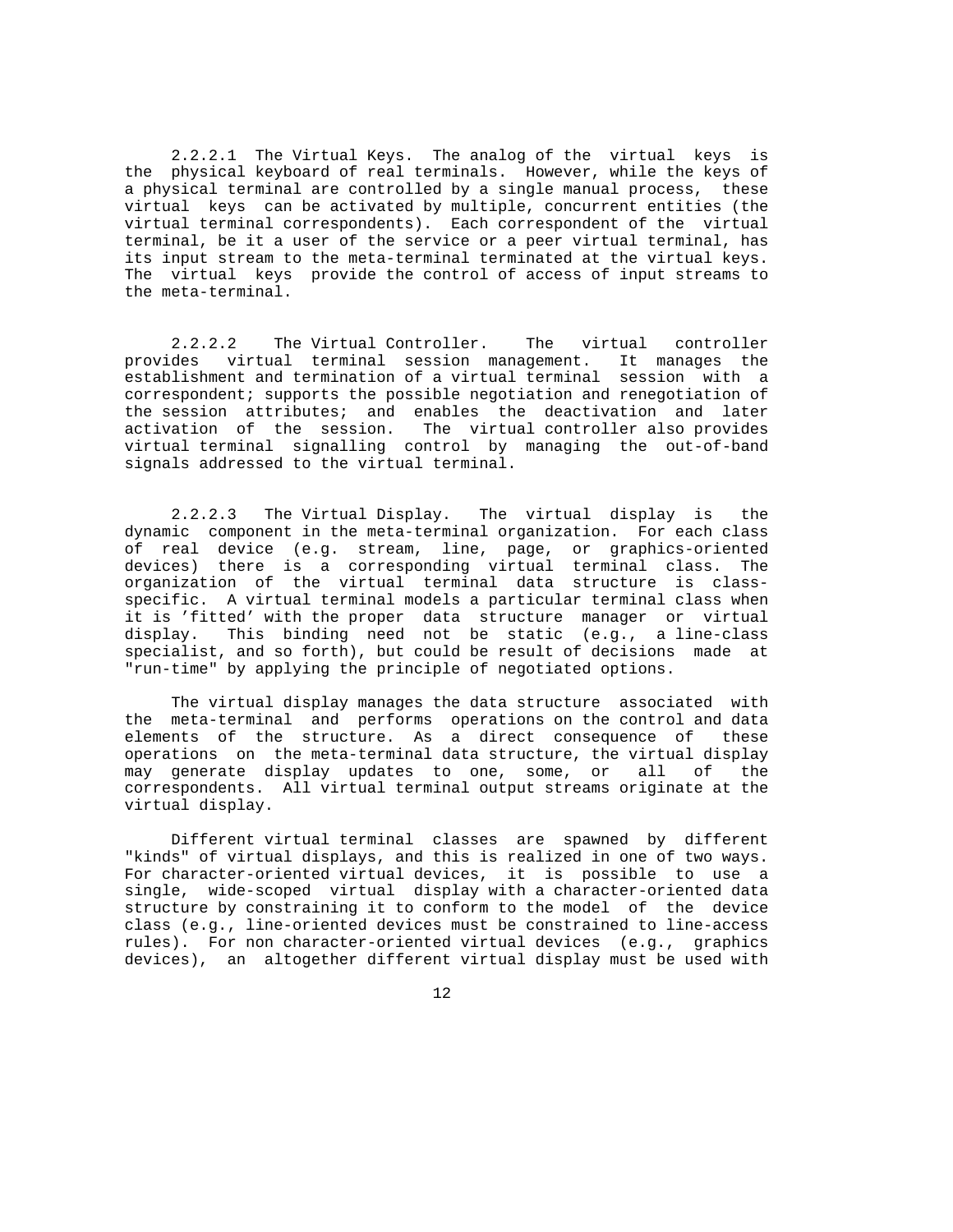properties better suited for the new domain (e.g., a graphics virtual display based on a structured display file).

## 2.2.3 Virtual Terminal Architecture

 The commands, and associated parameters, which are available to the users of the virtual terminal constitute the virtual terminal architecture. The commands available to a user -- to request the virtual controller to establish, abort, or close a session, and discard, suspend, or resume output -- remain invariant to the virtual terminal class. However, as one would expect, the user interface to the virtual display depends on the nature of this data structure.

 Three important architectural features of the meta-terminal are: the concept of communication variables, the notion of a file-extended virtual display, and the concept of virtual display windows. Each of these concepts are a part of the meta-terminal architecture because they are apparent to the users of the virtual terminal.

 2.2.3.1 Communication Variables. Each component of the metaterminal (i.e., virtual keys, controller, display) is assigned a standard, protocol-wide name which we call a communication variable. The communication variable is a part of the header of each command to the virtual terminal (i.e. protocol item). It permits better management of the virtual terminal command name space, and also provides the virtual keys with an easy mechanism to select the destination of the request. It must be noted that nothing in the model precludes the addition of more virtual entities to the metaterminal, such as auxiliary virtual devices and signalling devices. The use of communication variables provides a naming hierarchy which alleviates the problems of device selection and command name allocation in the case of such extensions.

 2.2.3.2 Virtual Display with File Extension. The virtual display is the immediate manager of the meta-terminal data structure. When the virtual display is provided with an I/O file extension, it is possible to introduce the concept of a stable-store data structure, a data structure whose contents are stored in backing store (e.g., disk). If the virtual display is provided with this file extension capability (a local option with no end-to-end significance), then the meta-terminal data structure inherits the spatial and temporal attributes (dimensions and time-to-live) of the associated file. Such a virtual display, coupled with the concept of virtual display windows below, provides the users of the service with a very powerful tool.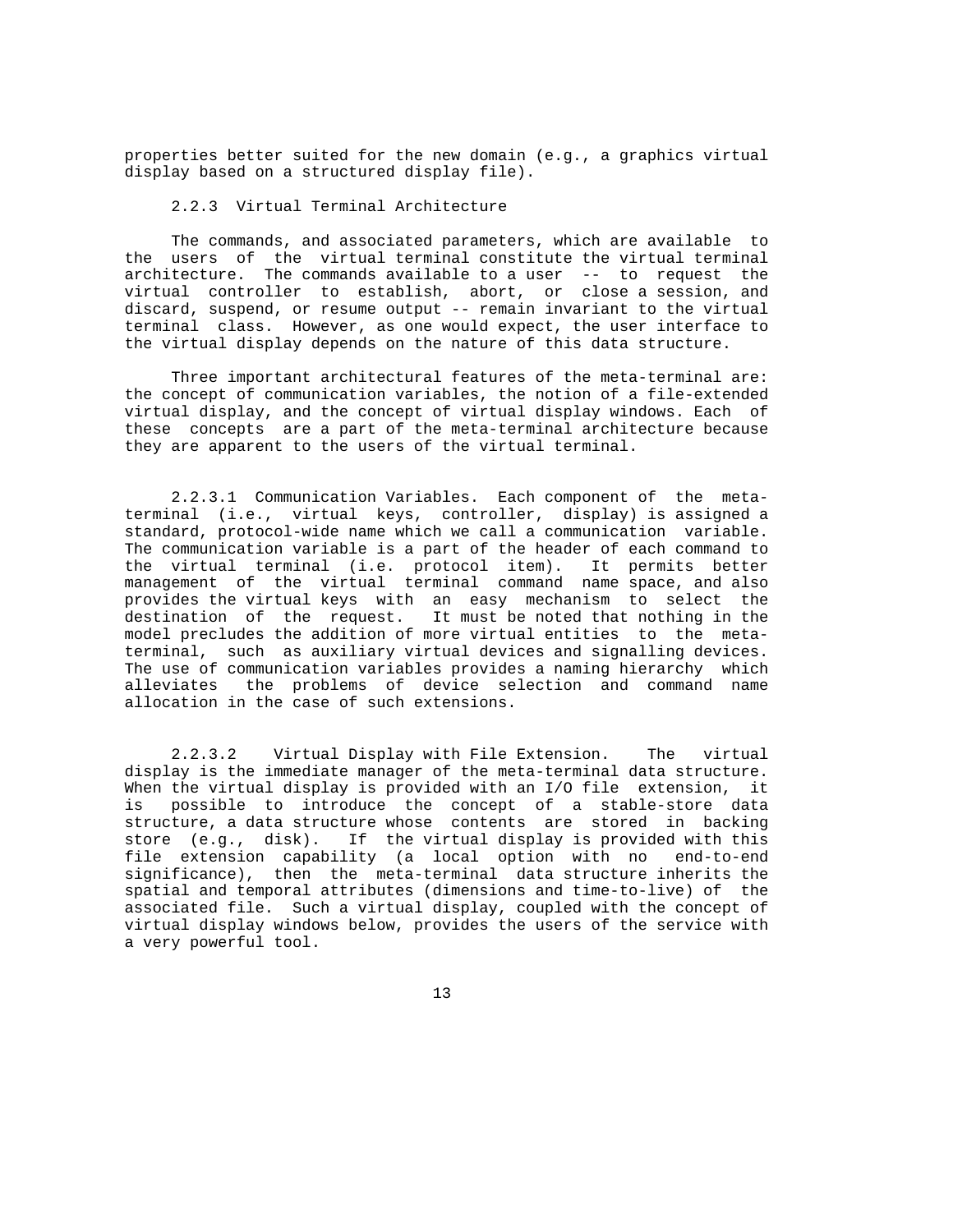2.2.3.3 Virtual Display Windows. To communicate with a virtual terminal, each real device uses an adaptation unit as its interface entity (this adaptation unit is a part of the workstation model, see section 2.3). What is important to note is that the adaptation unit provides the transition between the device-specific domain, the device workspace, and the virtual domain, the master workspace (see Figure 2.4).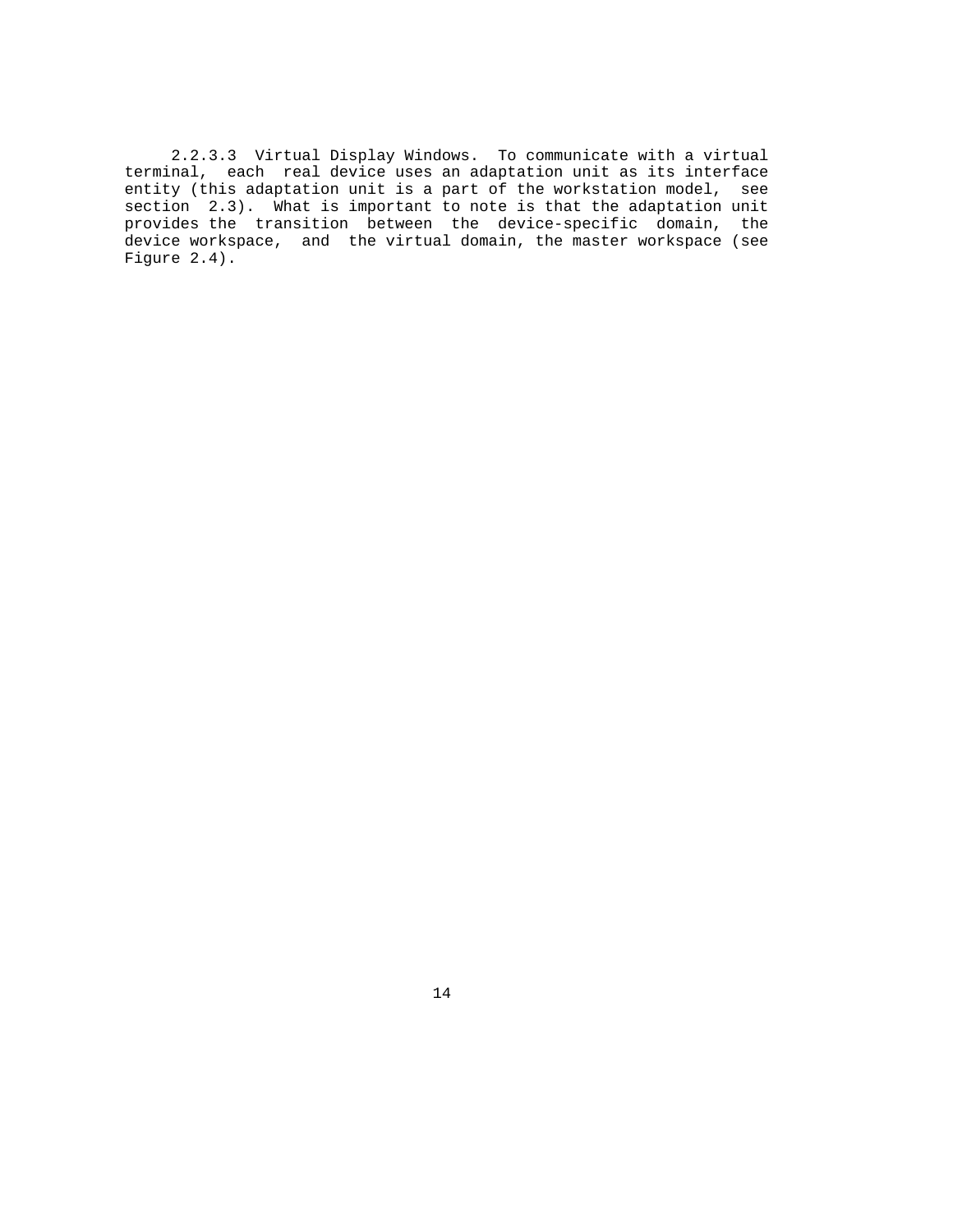

FIGURE 2.4 -- THE DOMAINS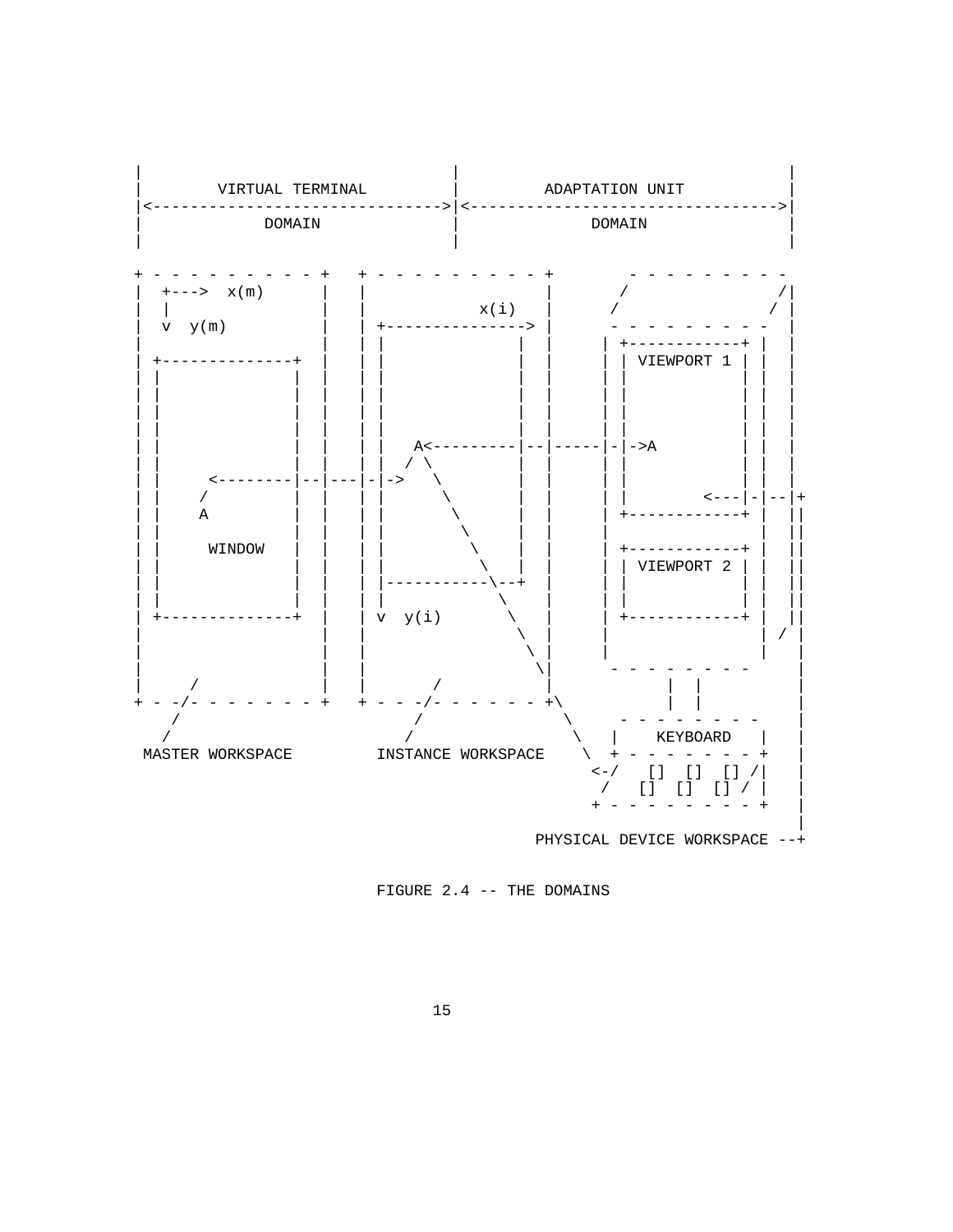However a device need not be interested in the whole master workspace, only in a portion of it. As part of its session attributes, each adaptation unit has a window, a rectangular region in the virtual display, which delimits its area of interest in the master. This portion of the master domain will be referred as the instance workspace. Then, for each adaptation unit, there is an instance workspace whose spatial attributes (dimension and position within the master) are those of its window definition.

 All adaptation units communicate with the virtual terminal "relative" to their own instance workspace. As far as the virtual terminal is concerned, each instance workspace defines a "real" terminal, although in fact it is just an intermediate representation of the real device. In essence, the instance workspace is the coordinate space where both virtual terminal and adaptation unit rendezvous. (See section 2.3 for a discussion of how this instance workspace is mapped onto the device workspace).

 The window dimensions are the exclusive choice of the adaptation unit that owns it. With these dimensions the adaptation unit specifies to the virtual terminal how much of the master is to be viewed; data elements not contained within the boundaries of the window are clipped. Varying the dimension of the window results in corresponding changes on the amount of the master that is viewed.

 In contrast, the position of the window on the master might not be under direct control of the adaptation unit. To understand the dynamics of a window, we introduce the notion of a master cursor and an instance cursor. The master cursor is a read/write pointer, which is a part of the virtual display architecture. In turn, the instance cursor is a pointer owned by the adaptation unit, which is a part of the state information maintained by the virtual display. Normally, both master and instance cursors are bound together so that motion of one cursor translates into an equivalent motion of the other. As long as the adaptation unit does not explicitly unbind its instance cursor from the master cursor, the active region of the master (i.e., the position where the master cursor lies) is guaranteed to be always within the instance space, and thus viewable. This means that certain operations on the virtual display will implicitly relocate the window of an adaptation unit within the bounds of the master workspace to insure the tracking of the master cursor. (The actual algorithm which enforces this tracking rule, called the viewing algorithm, has not been included here.) This window relocation is

16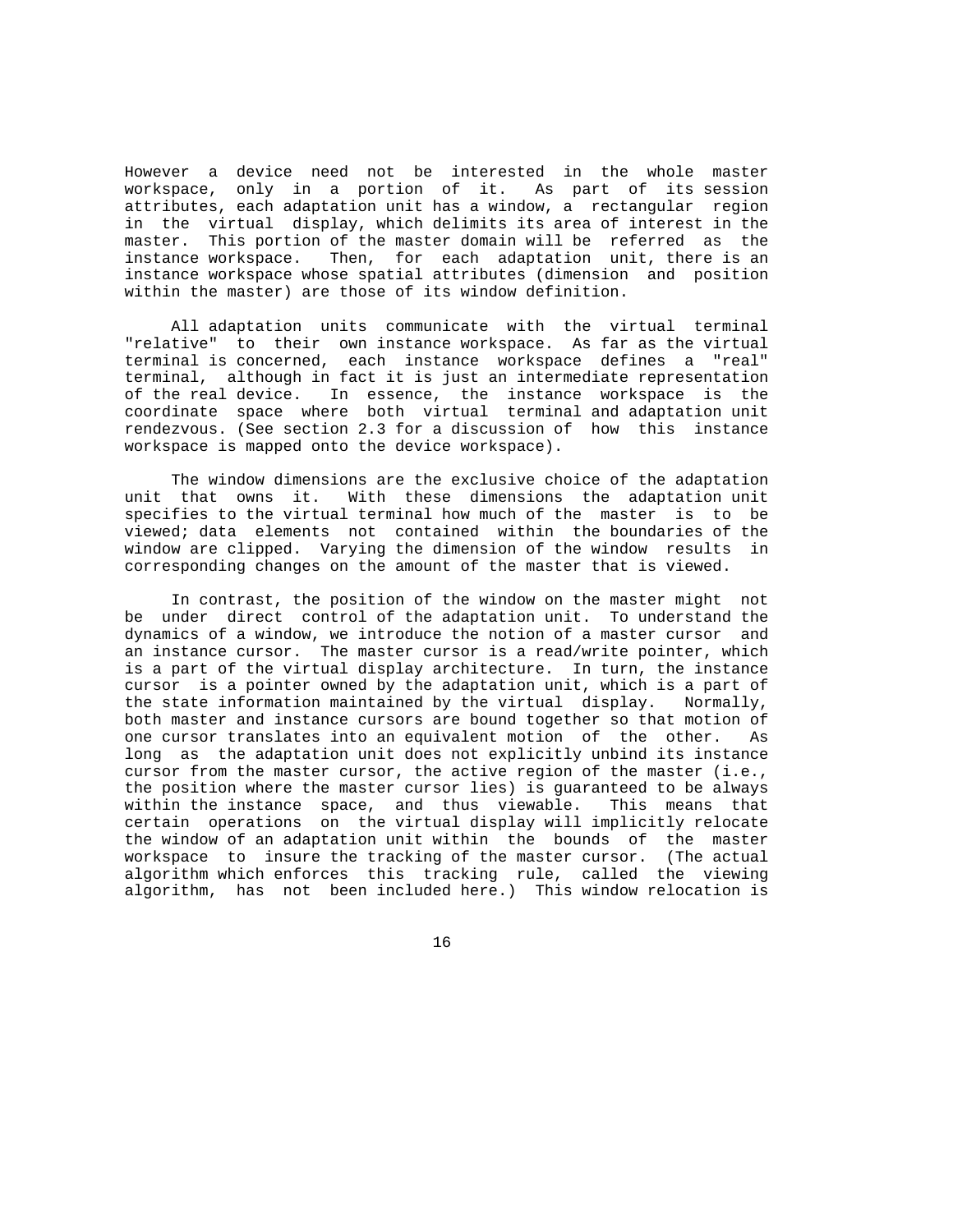viewed at the real terminal as either vertical or horizontal scrolling.

 However, an adaptation unit has the choice to bypass this rule by detaching its instance cursor from the master, effectively getting complete control of its cursor to view other portions of the master space. If the virtual display has an I/O file extension, then the adaptation unit can pan its window on the file-extended space well beyond the present contents of the master space. Therein lies the power of a stable-store data structure when coupled with the concept of windowing.

#### 2.3 The Workstation Model

 The workstation model is composed of one or more adaptation units, and a workstation monitor, which we will call the executive. Each will be described in turn below. In addition, the model includes input and output handlers, and an underlying multi-tasking operating system of unspecified architecture.

#### 2.3.1 The Adaptation Unit

 An adaptation unit embodies an instance of a virtual terminal, and since the workstation model postulates possibly many different such instances per physical workstation, then potentially many adaptation units will be co-located at a workstation.

 The adaptation unit can be viewed as the workstation agent which provides the mapping between instance workspace and device workspace. To define this mapping, we introduce the notion of a viewport as a rectangular area of the physical screen allocated for the viewing of a virtual terminal instance. An adaptation unit has the task of mapping the totality of the instance workspace onto the viewport, a mapping which is a device-specific concern totally removed from the domain of discourse of the virtual terminal. Thus the position of the viewport determines the relocation of the selected data structure elements on the viewing unit, and the viewport dimensions a (potential) scaling transformation.

 The adaptation unit also produces virtual input to the virtual terminal by translating the user input into virtual terminal commands. It implements the service side of the interface to the virtual terminal.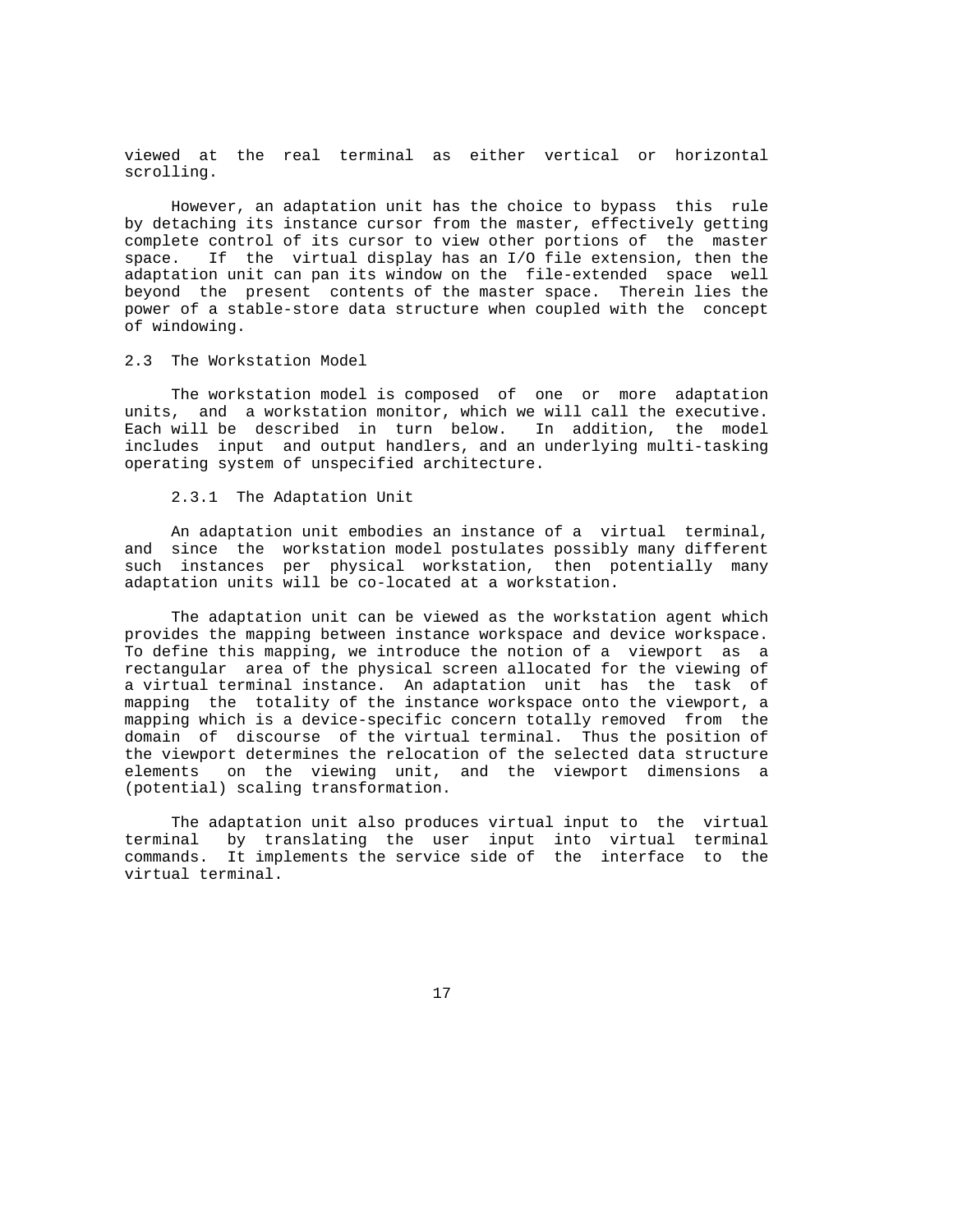## 2.3.2 The Executive

 This conceptual entity performs the task and resource management required to create and destroy virtual terminal instances, and to map these virtual terminal instances to the screen viewports.

 It must provide at least a minimal user command interface so that its tools may be accessed (one of them being the management of screen real estate).

 Finally, the executive provides the mechanism for the end-user to switch viewport contexts through the use of some input device (e.g., function key, pointing or positioning device). Following a user interaction which indicates a change of context, the executive makes the newly selected virtual terminal instance the dedicated owner of the input devices.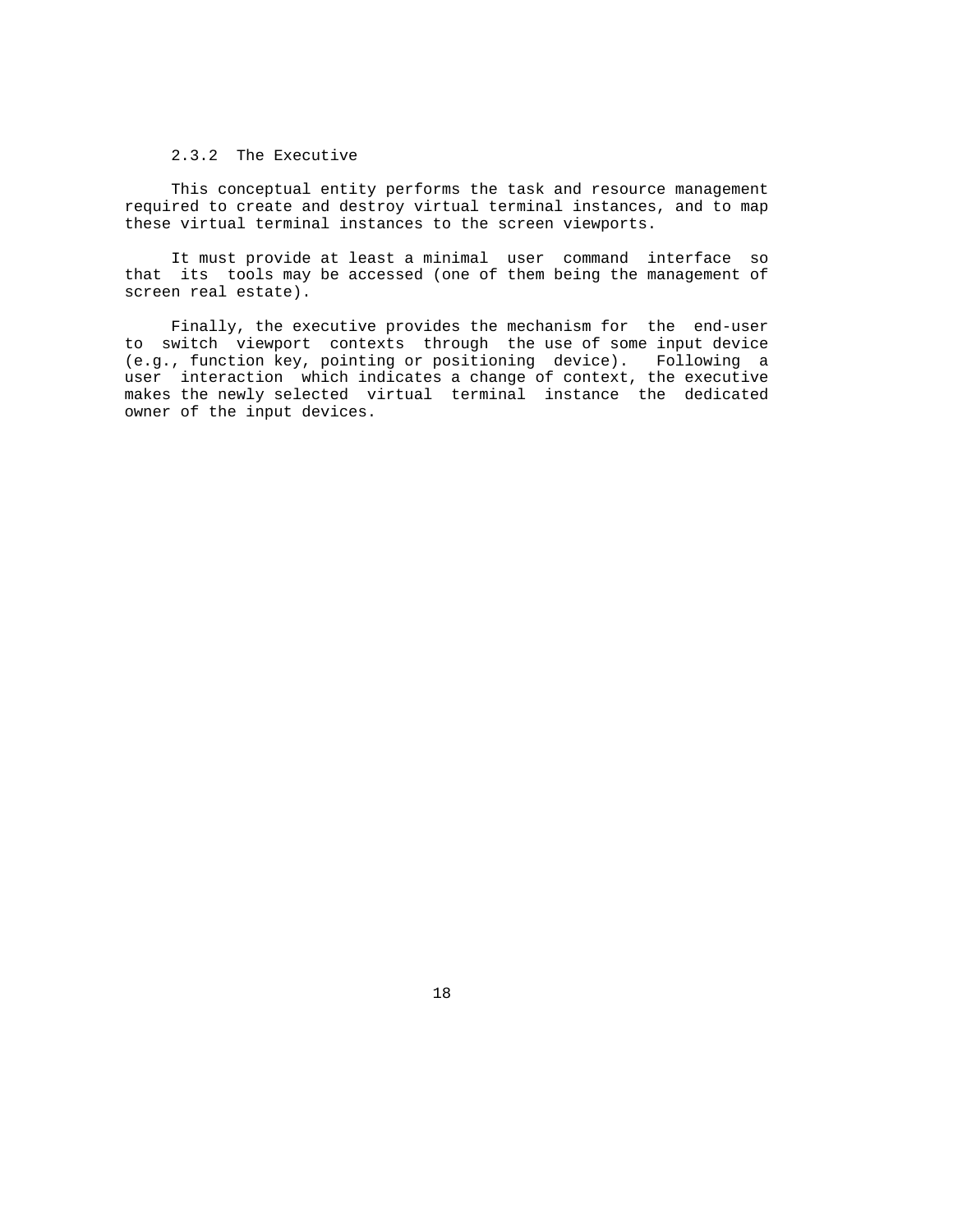#### REFERENCES

- 1. R. Bisbey II and D. Hollingworth. "A distributable, display device-independent vector graphics system for the military command and control environment," Information Sciences Institute, Marina del Rey, California, April 1978.
- 2. Alan Branden, et al. "Lisp Machine Project Report," Artificial Intelligence Laboratory, Massachusetts Institute of Technology, AIM 444, August 1977.
- 3. John Day. "TELNET Data Entry Terminal Option," ARPA Network Working Group RFC 732, Network Information Center, SRI International, September 1977.
- 4. Douglas Gerhart and D. L. Parnas. WINDOW A formally specified graphics based text editor, Computer Science Department, Carnegie-Mellon University, June 1973.
- 5. B. W. Lampson and R. F. Sproull, "An Open Operating System for a Single-User Machine," Proc 7th Symposium on Operating Systems Principles 9-17, ACM, December 1979.
- 6. Keith Lantz. Uniform Interfaces for Distributed Systems, Ph.D. thesis, University of Rochester, Rochester, N.Y., May 1980.
- 7. Mathis, J.E., et al, "Terminal Interface Unit Notebook," Volume 2, ARPA Order No. 2302, SRI Project No. 6933, SRI International, Menlo Park, California, 1979.
- 8. Allen Newell, Scott Fahlman, Bob Sproull. "A Proposal for Personal Scientific Computing," Department of Computer Science, Carnegie-Mellon University, July 1979 (DRAFT).
- 9. "PERQ," Three Rivers Computer Corp., 160 N. Craig St., Pittsburgh, Pa. 15213.
- 10. Jon Postel and Dave Crocker. "TELNET Remote Controlled Transmission and Echoing Option," ARPA Network Working Group RFC 726, Network Information Center, SRI International, March 1977.